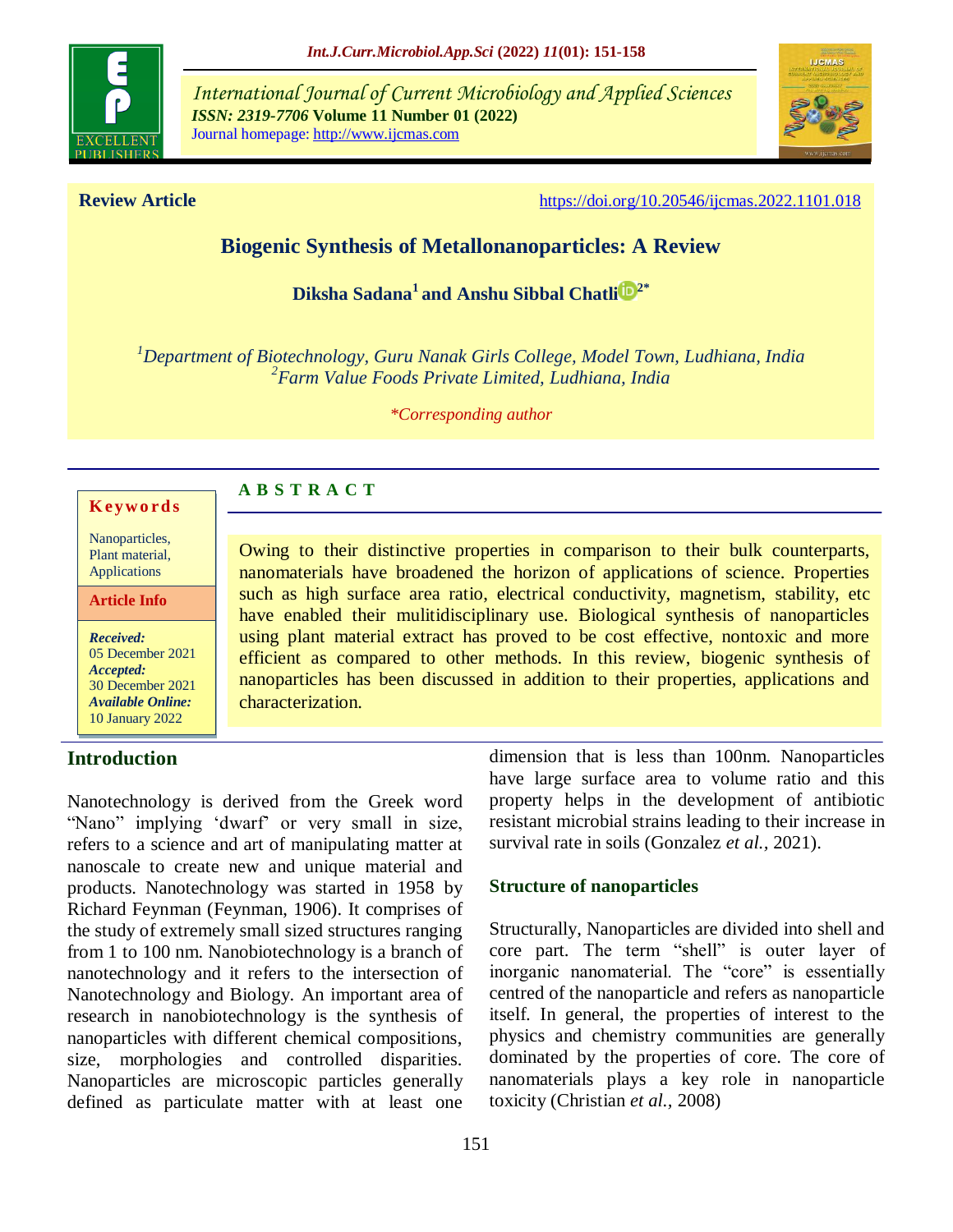#### **Classification of Nanoparticles**

Nanoparticles are classified as Silver, Gold, Alloy and magnetic based on their metallic composition. Each type of nanoparticles has distinguished characteristics enabling to their various applications. Silver nanoparticles have proved to be most effective because these particles have great antimicrobial properties against bacteria, virus and other eukaryotic microorganisms. Their antimicrobial properties can be applied in paints, varnishes, textile industries for waste water treatment, cosmetics etc. Gold nanoparticles are used in immunochemical studies for identification of protein interactions. They are used as a tracer in DNA finger printing and identification of wide range of bacterial species (Das *et al*., *2012*). Magnetic nanoparticles like iron oxide are known to be biocompatible. They have been actively investigated for targeting cancer treatment, gene therapy and DNA analysis etc (Hassan, 2015).

#### **Properties of Nanoparticles**

The properties of nanoparticles influence their behaviour in vivo. Morphological properties like shape and size can influence nanoparticles circulation and targeting within body (Christian *et al.,* 2008). Nanoparticles have unique properties due to their high surface area to volume ratio. Silver nanoparticles can be produced with various sizes and shapes depending up on their preparation methods. Silver sphere, rods, wires, and plates can be produced by varying the manufacturing methods. Silver nanoparticles can be functionalized with wide range of materials. Polymers such as polyvinylpyrrolidone (PVP) and tannic acid are commonly used as capping agents for silver nanoparticles material as a biological application (Baalausha *et al.,* 2008).

### **Manufacturing Approaches**

Manufacturing of nanomaterials is an interdisciplinary field covering Physics, Chemistry, Biology, Materials science and Engineering. Two approaches widely used in manufacturing of Nanomaterials are Top down approach and Bottom up approach (Charitidis *et al.,* 2014)

#### **Top down approach**

The nano objects are made from large entities without involving the control at atomic level. It involves construction of parts through carving, moulding and cutting. Laser ablation, milling, hydrothermal technology, lithographic and electrochemical method uses top down approach for build-up nanomaterials. It is increasingly used in miniaturization in Computer technology, which relies on silica-based chips (Wolfsteller *et al.,* 2010).

#### **Bottom up approach**

It helps in building components which are made up of single molecules and covalent forces which hold them together are far stronger than forces that hold macro scale components. This approach starts with atom or molecule to build up nanostructure. Enormous amount of information could be obtained from bottom up approaches by use of AFM, liquid phase technique based on inverse micelles, sol gel processing, chemical vapour deposition and molecular self-assembly for nanoscale material manufacturing. The bottom up approach is largely the realm of nanoscience and nanobiotechnology.

### **Applications of Nanoparticles**

Nanomaterials vaccines are used to produce greater immunity to pathogens by delivering medications directly to specialized dendrite cells in immune system e.g. like hepatitis and malaria vaccines (Singh, 2017). Haque *et al.,* In his research they concluded that when nanoparticles activated with Xrays, generate electron that cause destruction of only cancer cells.

This method is used in place radiation therapy with lesser damage to healthy cells (Haque *et al.,* 2010). Chemotherapy nanoparticles integrate multimodal imaging with combination therapy, have been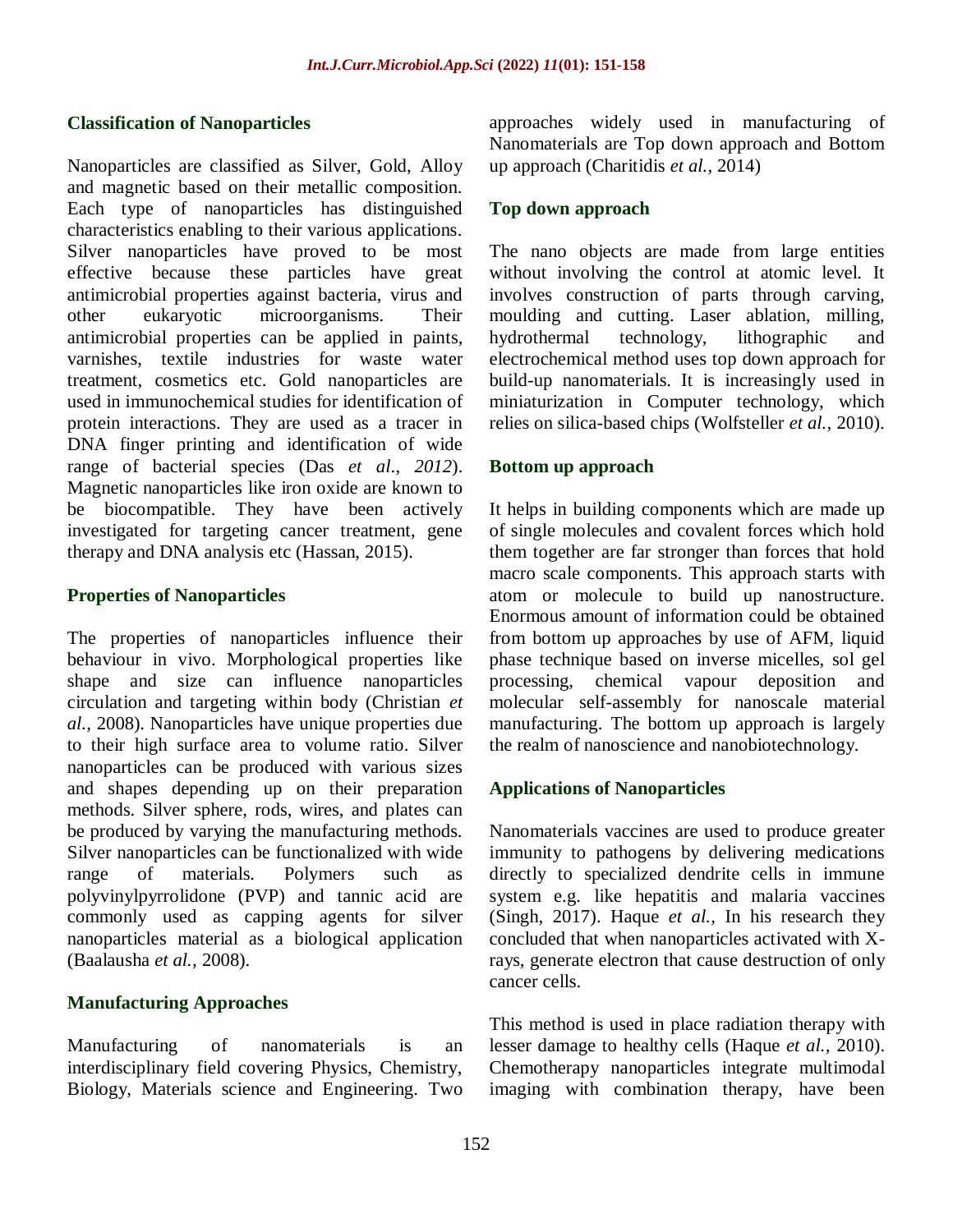introduced to eliminate tumour impressively and increasing researchers focus in the field of nanodrug (Zhao *et al.,* 2018).

Nanotechnology as drug delivery system improve bioavailability of drug, efficacy and selectivity as well as reduce side effects and toxicity of drug (Witharena *et al*., 2016). The nanoparticulate systems have great potential, to convert poorly soluble, poorly absorbed and labile biologically active substance into promising deliverable drugs (Velavan *et al.,* 2015). Through the manipulation of molecular size and surface properties, researchers are able to deliver drugs at particular target site for longer period of time with less frequent dosing (Rizvi *et al., 2018*).

Nanoparticles have widely used to recognized as the best to achieve safe and targeted delivery of siRNA, but there is much progress still needed for curing cancer using siRNA (Tatipari *et al.,* 2017). Gold nanoparticles are efficient carrier of siRNA for gene silencing (Bonoiu *et al.,* 2009).

Silver nanoparticles are used for different textile fibres in textile industries. The cotton fibre containing Silver nanoparticles exhibit high antibacterial activity against *E. coli* (Natsuki *et al.,* 2015).

Silver nanoparticles shows inhibition activity against breast cancer cells, it inhibits proliferation and arresting cell cycle phase of human breast cell line MCF7 (Abdel-Fateah *et al.,* 2018).

Zinc nanoparticles have been known to demonstrate distinctive antimicrobial activites and tus can be used in the manufacturing of food and cosmetics. Gonzalaz *et al.,* 2021)

### **Synthesis of Silver nanoparticles**

Silver nanoparticles are increasingly used in various fields including food, health care and industrial purposes owing to its physical and chemical properties such as size, shape, surface area,

solubility and aggregation. Optical, electrical, thermal and high electrical conductivity and biological property (Natsuki *et al.,* 2015). Synthesis of silver nanoparticles can be carried out using physical, chemical or biological methods (Goutam *et al.,* 2019).

## **Physical methods**

Metallo nanoparticles are generally synthesized by evaporation condensation and laser ablation physical approaches. It has more advantages in comparison with chemical methods because of uniform distribution of solvent nanoparticles. Nanoparticles formed are highly stable because the temperature of heater surface does not fluctuate with time. Laser ablation method is advantageous as it aids in production of metal colloids even in the absence of chemical reagents in the solutions. The ablation efficiency and characteristics of nanoparticles depends upon wavelength of laser, duration of laser pulses, laser influence, ablation time duration and effective liquid medium, with or without the presence of surfactants.

### **Chemical methods**

Chemical approach is the most commonly used for the synthesis of silver nanoparticles by organic and inorganic reducing agents viz ascorbate, sodium citrate, sodium borohydride, elemental hydrogen, tollen reagent, polymers are used for reduction of silver ions in aqueous or non-aqueous solution.

The reduction of agent  $Ag<sup>+</sup>$  lead to the formation of metallic silver Ag° which is followed by agglomeration into oligomeric clusters. These clusters eventually lead to formation of metallic colloidal silver particles. Use of protective agents such as surfactants e.g. thiols, amines, acids and alcohols help in stabilizing particle growth of nanoparticles during preparation process and also protect from sedimentation agglomeration and maintain their surface properties. It has been reported that small changes in synthesis process can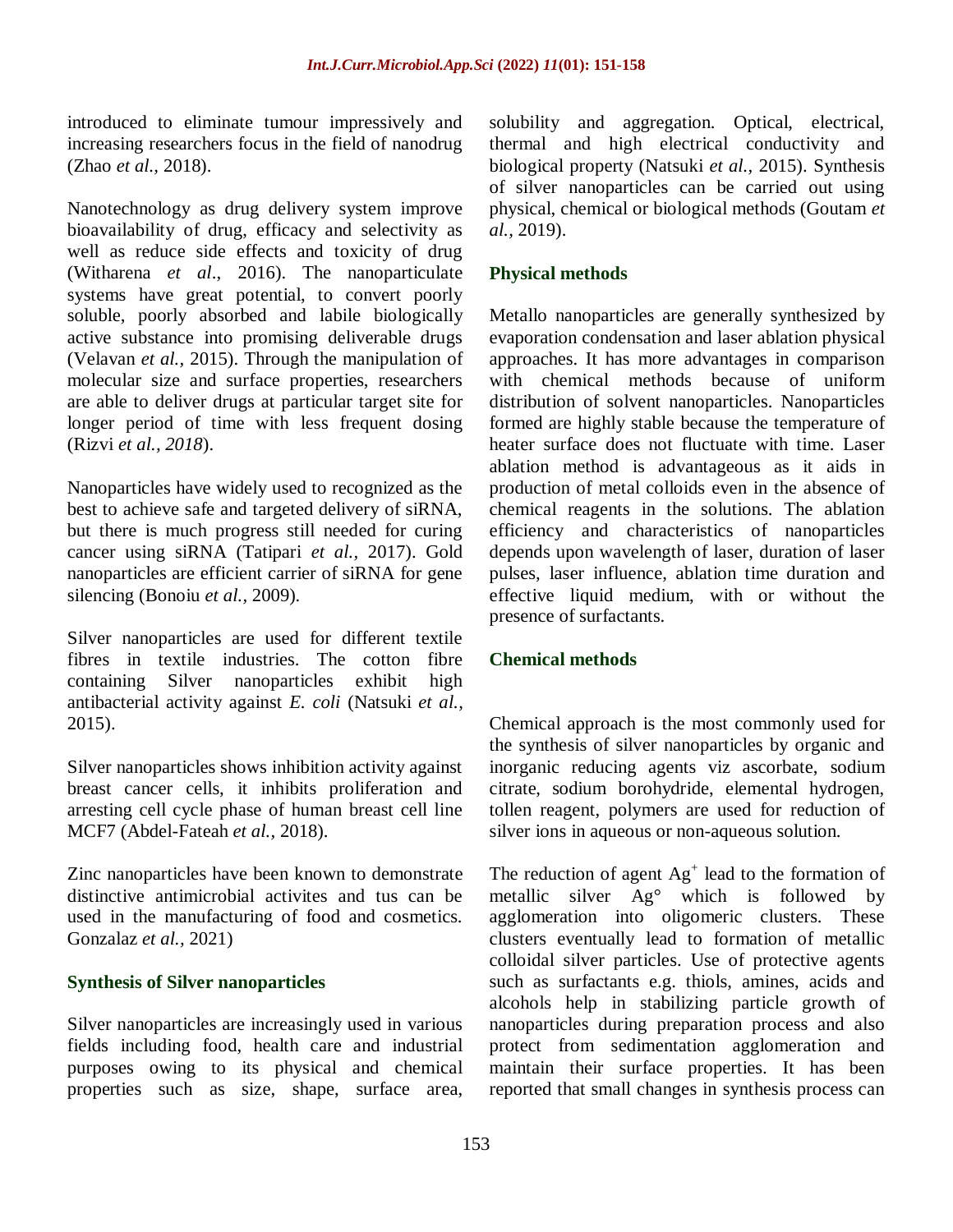lead to drastic changes in nanoparticle structure, average size, size distribution width, stability and self-assembly patterns. Microemulsion techniques help to synthesize uniform and controlled size of silver nanoparticles.

#### **Biological methods**

Biological methods are eco-friendly, non-toxic, safer and low-cost process as compared to chemical methods. Synthesis of silver nanoparticles using plant extract is more popular. Silver nanoparticles prepared by eco- thermal hydrothermal method using *Aloevera* plant leaf extract (Tippayawat *et al.,* 2016).

Leaf extract of *Datura metel*can also be employed for the biosynthesis of AgNPs (Banupriya *et al.,* 2016). Additionally, AgNPs can be prepared from *Brassica oleracea* and *Brassicaoleracea capitata* using silver nitrate and incubated 15 minutes at room temperature (Tamileswari *et al.,* 2015). Leaf extract of *Acalypha indica* can be used for formation of silver nanoparticles within 30 minutes (Krishnaraj *et al.,* 2010).

Biological based methods employ Bacteria, yeast, fungi, and the plant for synthesis of highly stable and well characterized nanoparticles. Size and morphology of nanoparticles can be controlled by altering some experimental conditions including substrate concentration, pH, light, temperature, and buffer strength, electron donor (e.g. glucose or fructose) (Gudikandula *etal*., 2016).

### **Materials and Methods**

#### **Plant Material:** *Datura metel*

Silver nanoparticles can be biosynthesized from leaf extracts of *Datura metel* plant. *Datura metel* has been extensively used as a medicinal plant and it is very well known due to their ayurvedic properties. Medicinal property of *Datura metel* leaves extract can be recognised due to presence of several active phytochemical components.

#### **Biosynthesis of Silver Nanoparticles from** *Datura metel* **leaf extract**

*Datura metel* leaves extract was prepared using hot percolation method and subjected to different experimental conditions in order to access its antimicrobial properties (Ahmed *et al.,* 2016). Bio reduction of  $Ag<sup>+</sup>$  to  $Ag<sup>°</sup>$  was observed when extract was augmented with silver nitrate solution and placed at different experimental temperatures (60°C and  $100^{\circ}$ C) and concentrations (2.5 ml and 4.5 ml) conditions. (Kaur *et al.,* 2019).

#### **Characterization of Silver nanoparticles**

The preliminary characterization of nanoparticles was done by change in colour and calorimetric analysis at specific concentrations at 540 nm. Further, confirmatory analysis was performed using TEM (Transmission Electron Microscopy) and SEM (Scanning Electron Microscopy). (Kaur *et al.,* 2019) and by UV-vis, FTIR spectroscopy and XRD technique (Bharathi *et al.,* 2014).

Potential antimicrobial medicinal properties of silver nanoparticles extracted from *Datura metel* plant leaves against four pathogenic strains via two bacterial strains (*E. coli* and *Pseudomonas* sp.) and two fungal strains (*Aspergillus Niger* and *Penicillium* sp.) (Kaur *et al.,* 2019), were assessed by disc diffusion method (Bauer *et al.,* 1959)

It is justified by various scientists that low temperature is favourable to growth of nanoparticles but as the temperature increases the nanoparticles become smaller in size and their activity increases (Liu *et al.,* 2017). The antifungal activity may be due to production of some inhibitory compounds produced by leaf extracts of Datura (Dellavalle *et al.,* 2011).

#### **Antimicrobial activities of** *Datura metel*

Rao Venkateswara *et al.,* (2016) observed the antimicrobial activity of silver nanoparticles extracted from *Datura metel* leaf extract against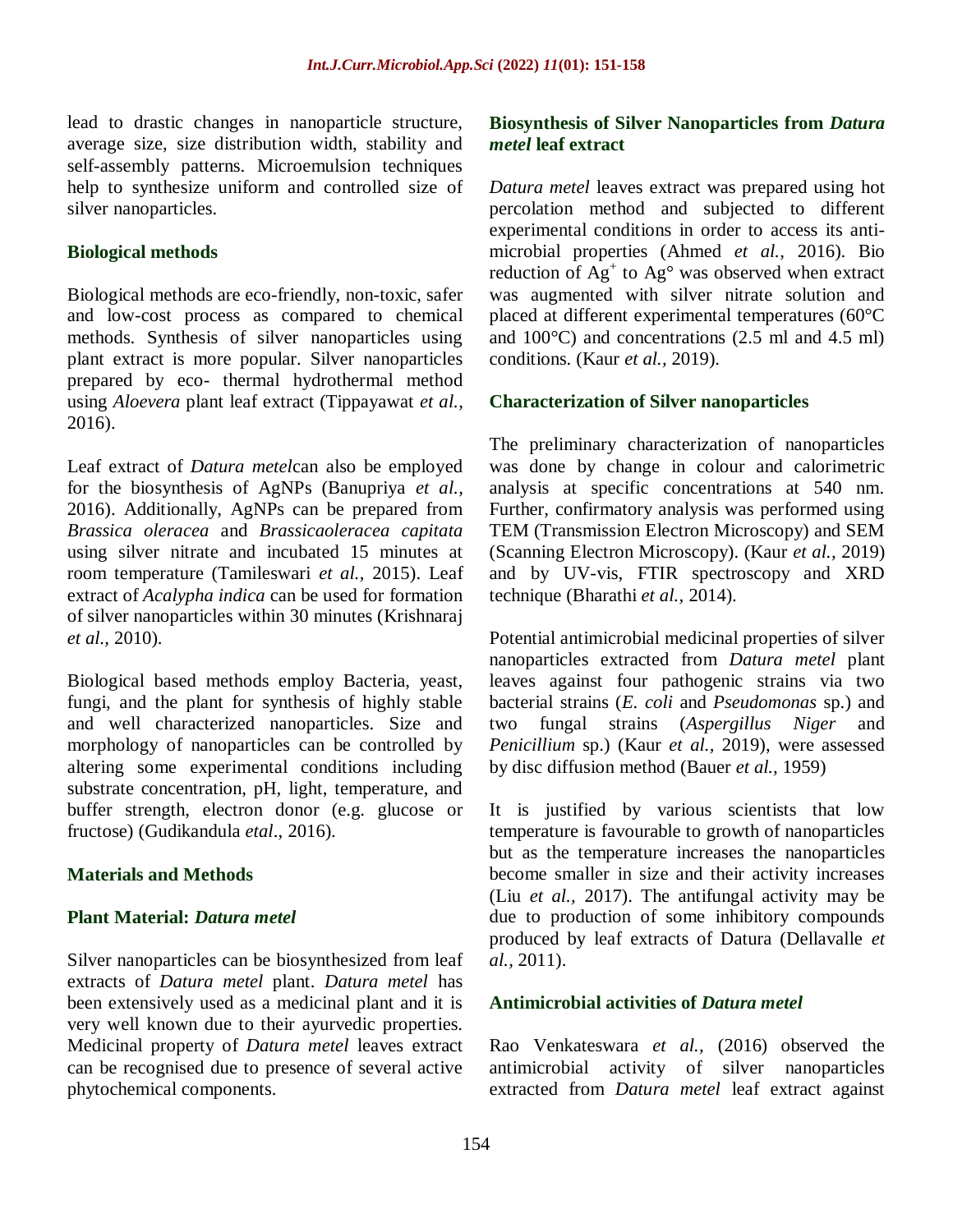pathogenic bacteria such as *Pseudomonas aeruginosa* and *Escherichia coli* by disc diffusion method. They showed that silver nanoparticle extract shows abrupt zone of inhibition in case of *Pseudomonas aeruginosa* as compared to *E. coli.*

### **Antibacterial Activity**

Aqueous extracts of leaf, stem bark and roots of *D. metel* were investigated against eight clinical bacterial isolates (*Streptococcus betahemolytic*, *S. dysenteriae Pseudomonas aeruginosa*, *Escherichia coli*, *Staphylococcus aureus*, *Klebsiella pneumoniae*, *Bacillus cereus* and *Salmonella typhi*). The leaf and stem bark extracts were antagonistic against the test bacteria species with inhibitor Activity (Guchande *et al.,* 2013).

### **Antifungal Activity**

Different preparation of solvent extracts such as hexane, chloroform, acetone and methanolic fractions of *D. metel* were showed significant antifungal activity against many different pathogenic species. The compound was found to be active against different species of Candida and Aspergillus such as *Candida albicans*, *C. tropicalis*, *A.fumigatus, A. flavus* and *A. Niger* (Dabur *et al.,* 2005). Asma *et al.,* 2013., Results showed that *F.oxysporum f.* sp. *melonis* was more sensitive to *D. metel* aqueous extracts than *F. oxysporum f.* sp. *lycopersici* (Asma *et al.,* 2013)*.* 

### **Results and Discussion**

The production of silver nanoparticles from Datura leaf extract was regulated by several factors such as temperature, and pH which exhibited prominent affects such as antimicrobial activity, change in absorbance, etc. Morphological characteristics of nanoparticles were almost identical viz spherical shape with size of 20 nm, as observed by Gupta *et al.,* 2018.

*Datura metel* leaf extract has been successfully used for green synthesis of silver nanoparticles.

Reduction of metal ions with reducing agent of Silver nitrate from leaf extracts leads to the formation of silver nanoparticles. Major success of such silver nanoparticles synthesised from biogenic extract is that it is alternative to chemical synthesis and is nontoxic, safe and low-cost process. Silver nanoparticles were characterized by Colour change and UV- vis Spectrophotometer readings. The Confirmatory analysis was performed by Transmission Electron Microscope (TEM) and Scanning Electron Microscope (SEM). These nanoparticles have antimicrobial properties too.

## **References**

- Abou.El-Nour, M. M. K., Eftaiha, A., Al-warthan, A. and Ammar, A. A. R. (2010). Synthesis and applications of silver nanoparticles. *Arabian Journal of chemistry*., Vol.3(3): 135-140.
- Ahmed, S., Ahmad, M., Swami, L. B. and Ikram, S. (2015). A Review on Plant Extract mediated Synthesis of Silver nanoparticles for antimicrobial applications; A green expertise. *Journal of Advanced Research.,*  Vol.7(1):17-28.
- Akhariyi, F. C. (2011). Antibacterial, Phytochemical and Antioxidant activities of *Datura metel*. *International Journal of Pharm tech Research*., Vol.3(4): 478- 483.
- Anandalalkshmi, K., Venugobal, J. and Ramasamy, V. (2016). Characterization of silver nanoparticles by green synthesis method using Pedalium murex Leaf Extract and their antibacterial activity. *Journal of Applied Nanoscience*., Vol.6(3): 399-408.
- Arole, M. V. and Munde, V. S. (2014). Fabrication of nanomaterials by top down and bottom-up approaches - An overview. *Journal of Advance Applied science and Technology*., Vol.1(2): 89-93.
- Alabri, A. H. T., Salin Al Musalami, H. A., Amzad Hassain, Mohammad and Mohammed weli, A. and Al Riyami, Q. (2014). Comparative study of phytochemical screening, antioxidant and antimicrobial capacities of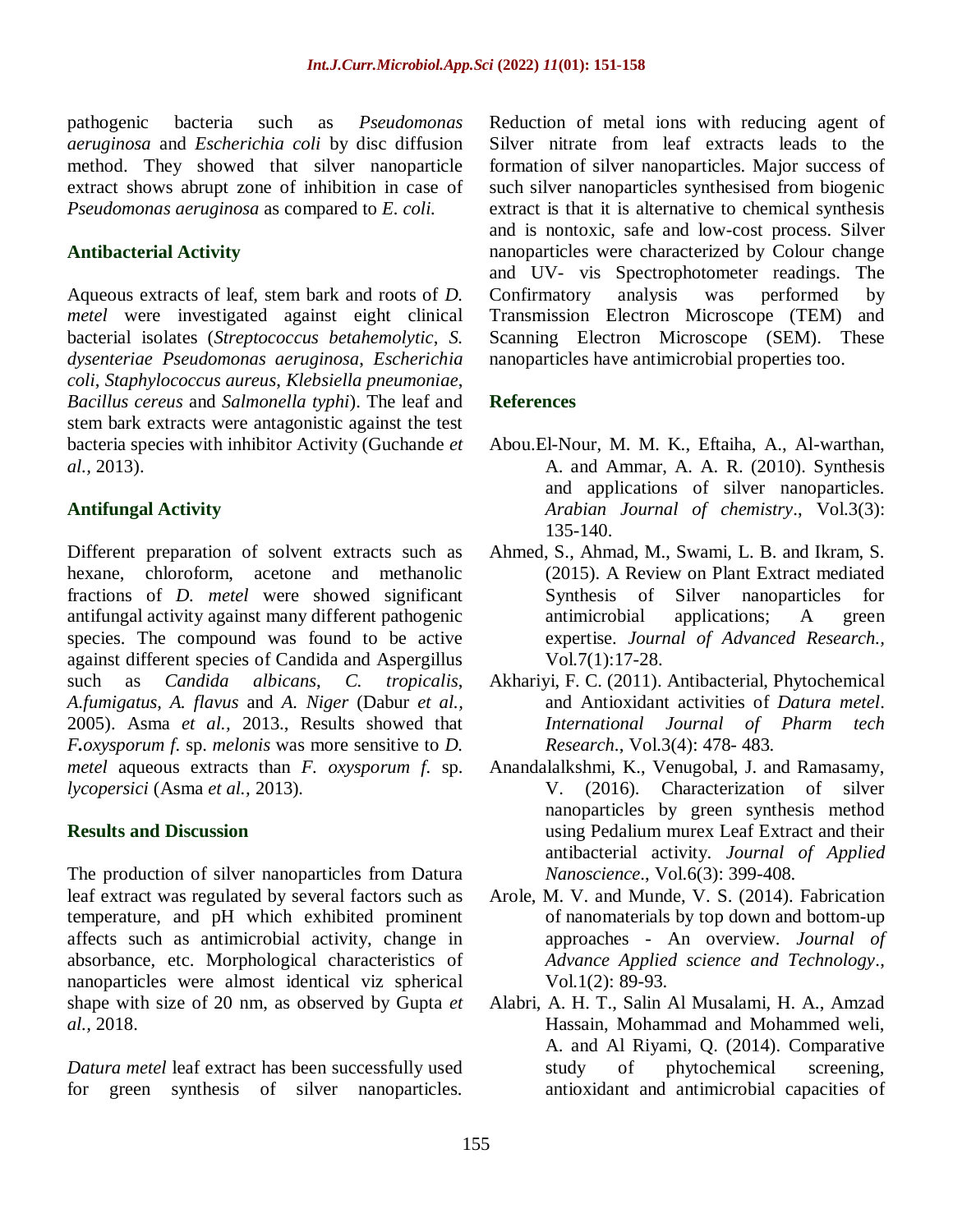fresh and dry leaves crude plant Extracts of *Datura metel* L. *Journal of king saud University - Science*., Vol.26(3): 237-243.

- Al-snafi, E. A. (2017). Medical importance of *Datura metel*. *IOSR Journal of pharmacy*., Vol.7(2): 43- 58.
- Asma, R., Remedi, D. M., Ladhari, A. and Omezzine, F. (2013). Antifungal activity of *Datura metel* L. Organic and aqueous extracts on some pathogenic and antagonistic fungi. *African Journal of Microbiology Research*., Vol. 7(16): 1605- 1612.
- Baalousha, M. and Hofmann, T. (2008). Nanoparticles: structure, properties and behavoiur in Environmental media. *Journal of Ecotoxicology*., Vol. 17(5):326-43.
- Banupriya, K. and Muthu, K. (2016). Green synthesis of silver nanoparticles using *Datura metel* leaves Extract. *International Journal of Applied and Pure Science and Agriculture*. Vol. 2(2): 215- 219.
- Bauer, A. W., Perry, M. D. and Kirby, M. M. W. (1959). Single disc antibiotic sensitivity testing of Staphylococci. *A.M.A. Arch. Intern. Med.* Vol.104:208–216.
- Bonoiu, C. A., Mahajan, D. S., Ding, H. and Rou, I. (2009). Nanotechnology approach for drug addiction therapy: Gene silencing using delivery of gold nanorod- siRNA nanoplex in dopaminergic neurons. *Journal of Proceedings of the National Academic of Sciences*., Vol. 106(14): 5546- 5550.
- Burduse, C. A., Gherasim, O., Grumezeseu, M. A., Mogoanata, L., Ficai, A. and Andronesui, E. (2018). Biomedical Application of Silver nanoparticles: An up-to- Date overview. *Journal of Nanomaterials*., Vol.8:25.
- Chadha, S. (2013). Nanotechnology and its application. *International Journal of Agriculture and food science technology*., Vol.4(10): 1011-1018.
- Charitidis, A. C., Georgiou, C. P., Koklioti, M. and Trompeta, F. A. (2014). Manufacturing nanomaterials: From research to industries. *Journal of Manufacturing Review*., Vol.1:19.
- Christian, P., Kammer, D. V. F., Baalousha, M. and

Hofmann, T. (2008). Nanoparticles: structure, Properties, preparation and behaviour in environmental media. *Journal of Ecotoxicology*., Vol.17(5): 326-43.

- Das, M., Shim, H. K. and Keeyi, D. (2012). Review on gold nanoparticles and their application. *Journal of Toxicology and Environment Health Science*., Vol. 3(4): 193-205.
- Feynman, R. (1906). There's plenty of room at the bottom (reprint from speech given at annual meeting of the American physical society). *Journal of Eng sci*., Vol.23: 22-36.
- Gachande, B. D. and Khillare, E. M. (2013). In-Vitro Evaluation of Datura species for potential Antimicrobial Activity. *Journal of Bioscience Discover*., Vol.4(1): 78-81.
- Gonzalez, A., Aboubakr, H. A., Brockgreitens, J. *et al., (2021).* Durable nanocomposite face masks with high particulate filtration and rapid inactivation of coronaviruses. *Sci Rep* 11, 24318.
- Goutam, P. S., Saxena, G., Roy, D. and Yadav, K. A. (2019). Green synthesis of Nanoparticles and their Applications in water and wastewater treatment. Bioremediation of industrial waste for Environment Safety: Industry waste and its management. Book….
- Gudikandula, K. and Maring, C. S. (2016). Synthesis of Silver Nanoparticles by chemical and biological methods and their antimicrobial properties. *Journal of Experimental Nanoscience*., Vol. 11(9):714- 721.
- Gupta, N., Komal, R., Chatli, S. A., Expression of organically synthesized metallonanoparticles. LAP LAMBERT Academic Publishing, Mauritius, Pg.no. 1- 80 (2018)
- Hassan, S. (2015). A Review on Nanoparticles; their synthesis and types. *Research Journal of Recent Science*., Vol.4: 1-3.
- Krishnaraj, C., Jagan, G. E., Rajasekar S., Selvakumar, P., Kalaichelvan, T. P. and Mohan, N. (2010). Syntheis of silver nanoparticle using *Aclypha indica* leaf Extracts and its antibacterial activity against